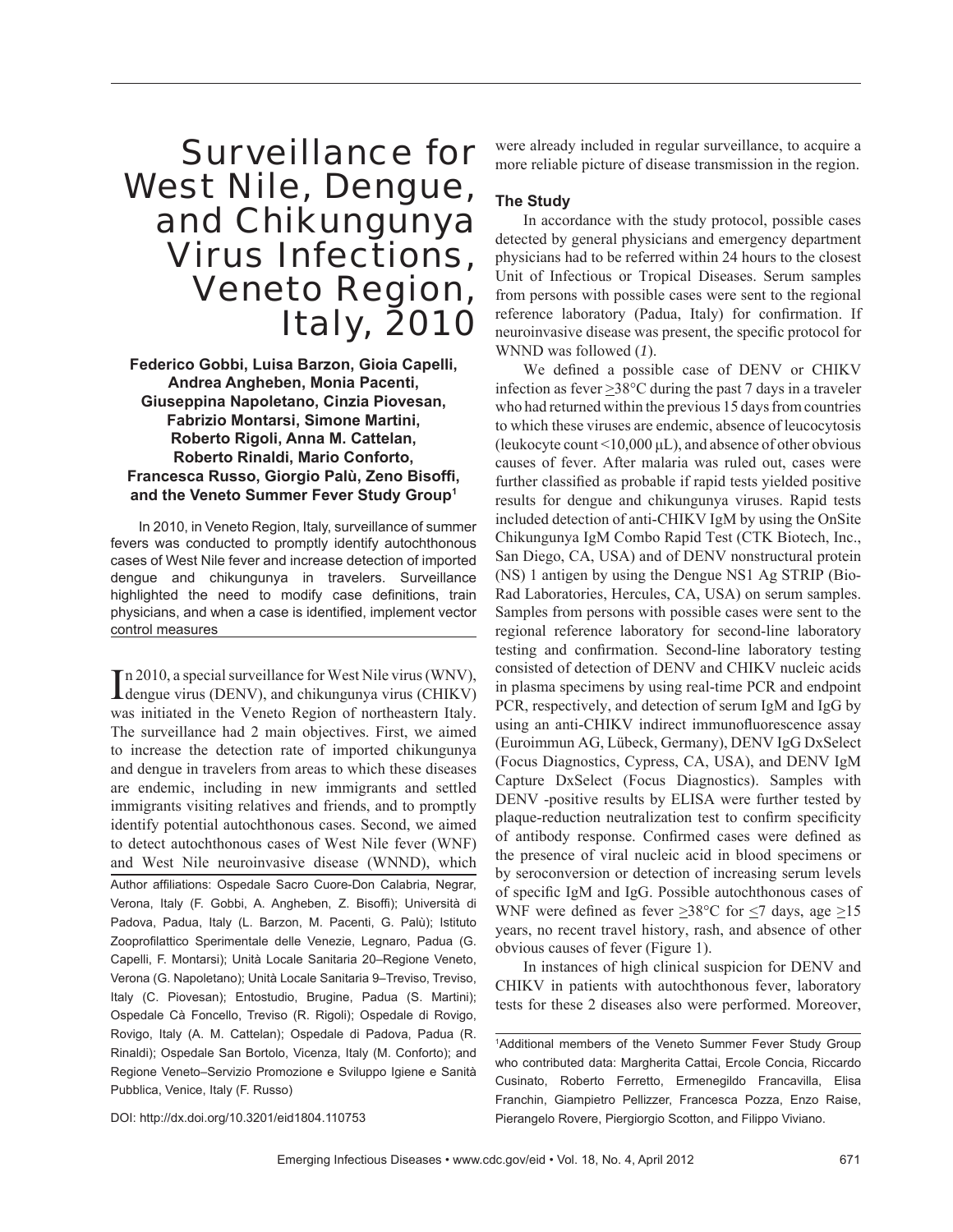

Figure 1. Algorithm for detection of possible cases of West Nile fever, Veneto Region, Italy, 2010. N, no; Y, yes; WNND, West Nile neuroinvasive disease; neg, negative; pos, positive.

all travelers tested for DENV and CHIKV also were tested for WNV.

Of 79 possible cases, we detected 14 cases of DENV infection and 1 case of CHIKV infection among travelers with fever (Table; online Appendix Table, wwwnc.cdc. gov/EID/article/18/4/11-0753-TA1.htm). No cases were severe.

Four (11%) of 38 possible cases of autochthonous WNF were confirmed. All were positive for WNV IgM and/or IgG and confirmed by plaque-reduction neutralization test, but none were WNV RNA positive. Clinical descriptions of WNF and WNND cases are reported elsewhere (*1*).

#### **Conclusions**

DENV, CHIKV, and WNV infections are arboviral diseases that find potentially suitable vectors in Italy, particularly in Veneto. No autochtonous case of fever caused by DENV has been documented in Italy, but the possible role of the *Aedes albopictus* mosquito as a vector has been demonstrated by recent cases in France (*2*) and Croatia (*3*).

CHIKV caused the well-known outbreak in Emilia Romagna Region (northern Italy) in 2007, which was detected, by coincidence a few days after the imported cases in Italy had been reported (*4*); the published report concluded that "the possibility of introducing CHIKV into Italy cannot be ruled out on the basis of current evidence." The index case had occurred  $\approx$ 2 months before the first case was diagnosed (*5*). The recent occurrence of 2 locally transmitted cases of chikungunya in France, despite a low number of imported cases (*6*), shows that the risk remains high.

Since summer 2008, WNV has caused WNND in humans, first in Emilia Romagna Region (7), then in Veneto Region (*8*). In contrast, the more common presentation, WNF, has been detected in only 1 patient; the casewas identified retrospectively (9,10), despite the expected WNF:WNND ratio of 20:1 (*11*).

Because we were concerned about being overwhelmed by an unmanageable number of case reports of unspecific fevers, we chose a selective case definition, particularly for WNF, with the obligatory presence of a rash, and thereby lowered the sensitivity of the surveillance. However, the proportion of virus-positive patients was strikingly high: ≈20% of persons tested who had imported fever were positive for DENV or CHIKV, as were 10% of persons with locally acquired fevers for WNV. Compared with the 2 previous years, the special surveillance enabled detection of substantially more cases, showing that you only find what you are looking for (Table). WNV circulation has now been documented in many areas of Italy, from north to south, through retrospective screening of solid organ donors (*12*) and through entomologic (*13*) and animal surveillance (*14*); nevertheless, in 2010, no human clinical cases were detected outside Veneto.

The success of this pilot phase prompted regional authorities to propose a 3-year plan, which the Ministry of Health has approved and funded, as part of the integrated surveillance of arboviral diseases, along with animal and entomologic surveillance. Relying only on the latter 2 would not be sensible. However, mosquito surveillance was able to predict cases in animals and humans (Figure 2). Expected rates of WNV infection in mosquitoes at the only site with repeated positivity in animals, humans, and vectors (Venice Province) are shown together with the time of exposure of animals and humans in the same province. Time of exposure was estimated as 1 week before onset of symptoms (incubation range 2–14 days) (*15*). When the expected rate of mosquito infection was low (i.e., 0.06%), no clinical cases were recorded; when the expected

Table. Reported cases of West Nile, dengue, and chikungunya virus infections, Veneto Region, Italy, June 15–October 31, 2008– 2010\*

| ----                                                                                                                                                                                                                              |                         |                          |                       |                            |
|-----------------------------------------------------------------------------------------------------------------------------------------------------------------------------------------------------------------------------------|-------------------------|--------------------------|-----------------------|----------------------------|
| Year                                                                                                                                                                                                                              | Autochthonous WNF cases | Autochthonous WNND cases | Imported dengue cases | Imported chikungunya cases |
| 2008                                                                                                                                                                                                                              | (retrospective)         | 5 (4 retrospective)      |                       |                            |
| 2009                                                                                                                                                                                                                              |                         | 6 (1 fatal)              |                       |                            |
| 2010†                                                                                                                                                                                                                             |                         |                          |                       |                            |
| $\frac{1}{2}$ . The contract of the contract of the contract of the contract of the contract of the contract of the contract of the contract of the contract of the contract of the contract of the contract of the contract of t |                         |                          |                       |                            |

\*WNF, West Nile fever; WNND, West Nile neuroinvasive disease.

†Surveillance started during the last week of July.